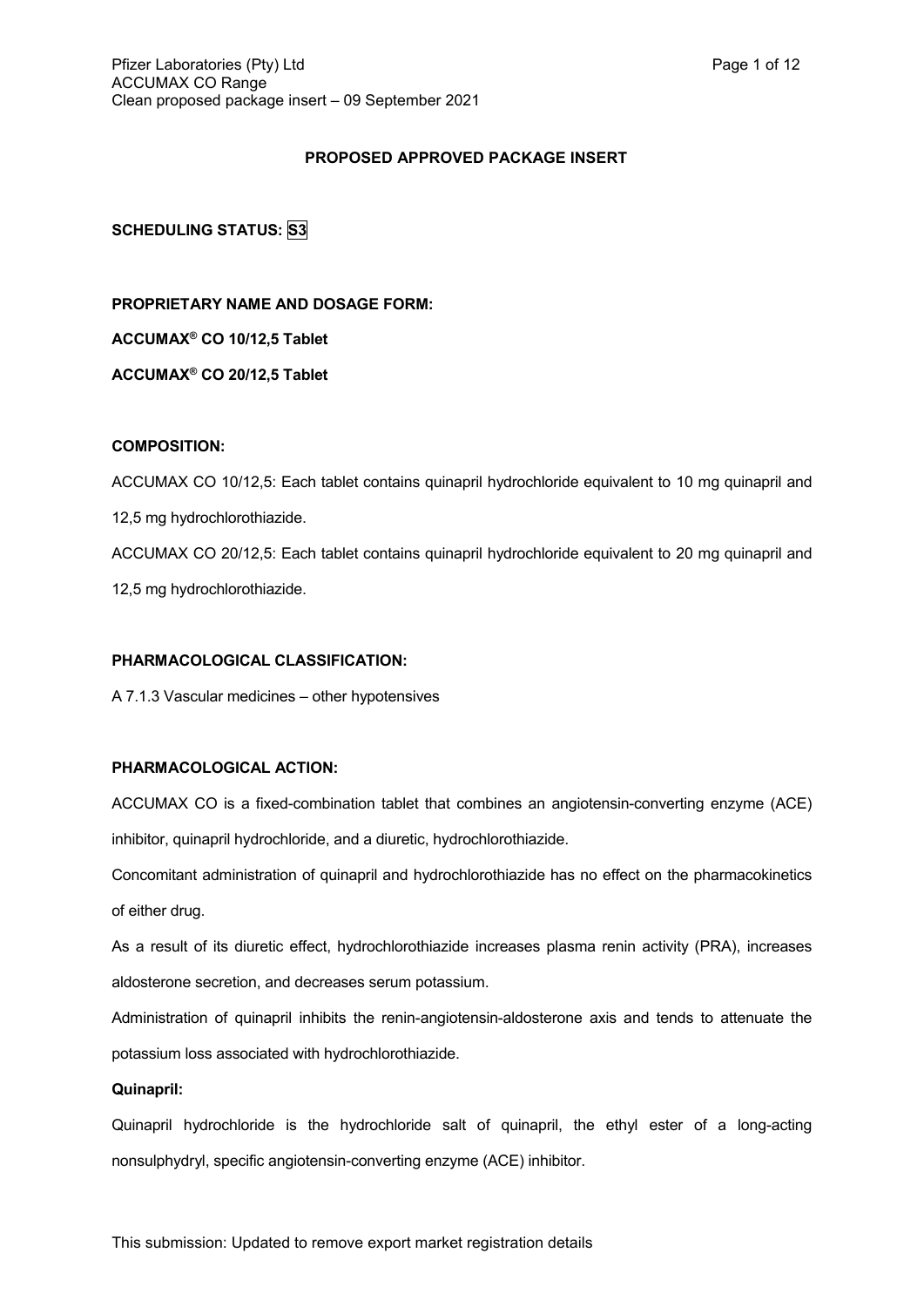Quinapril is rapidly de-esterified to quinaprilat (quinapril diacid, the principal metabolite) which, in human and animal studies, is an angiotensin-converting enzyme inhibitor. ACE is a peptidyl dipeptidase that catalyses the conversion of angiotensin I to the vasoconstrictor angiotensin II which is involved in vascular control and function through many different mechanisms, including stimulation of aldosterone secretion by the adrenal cortex. The primary mode of action of quinapril in humans and animals is to inhibit ACE, thereby decreasing vasopressor activity and aldosterone secretion. Removal of angiotensin II negative feedback on renin secretion leads to increased plasma renin activity. Quinapril has antihypertensive activity in the presence of low to normal plasma renin concentrations.

Other possible mechanisms contributing to the activity of ACE-inhibitors include bradykinin-induced vasodilation, release of prostaglandins, attenuation of sympathetic nervous system activity, and inhibition of tissue enzyme-converting activity. ACE, also known as kininase II, is the enzyme that degrades bradykinin, a potent vasodepressor peptide.

#### *Pharmacokinetic properties and metabolism:*

Following oral administration, peak plasma quinapril concentrations are observed within one hour. Based on recovery of quinapril and its metabolites in urine, the extent of absorption is approximately 60 %. Quinapril absorption is not influenced by food. Following absorption, quinapril is de-esterified to its major active metabolite, quinaprilat, a potent ACE-inhibitor, and to minor inactive metabolites. Quinapril has an apparent half-life of approximately one hour. Peak plasma quinaprilat concentrations are observed approximately two hours following an oral dose of quinapril. Quinaprilat is eliminated primarily by renal excretion and has an elimination half-life of three hours, and a terminal half-life of approximately 25 hours. The excretion of quinapril and quinaprilat in patients with renal insufficiency is decreased. The elimination of quinaprilat is reduced in elderly patients (> 65 years) and correlates well with the diminished renal function which occurs in the elderly (see DOSAGE AND DIRECTONS FOR USE). Quinaprilat concentrations are reduced in patients with alcoholic cirrhosis due to impaired deesterification of quinapril. Studies in rats indicate that quinapril and its metabolites do not cross the blood-brain barrier.

#### *Pharmacodynamic properties:*

Quinapril reduces peripheral vascular resistance, mean arterial pressure, systolic and diastolic blood pressure.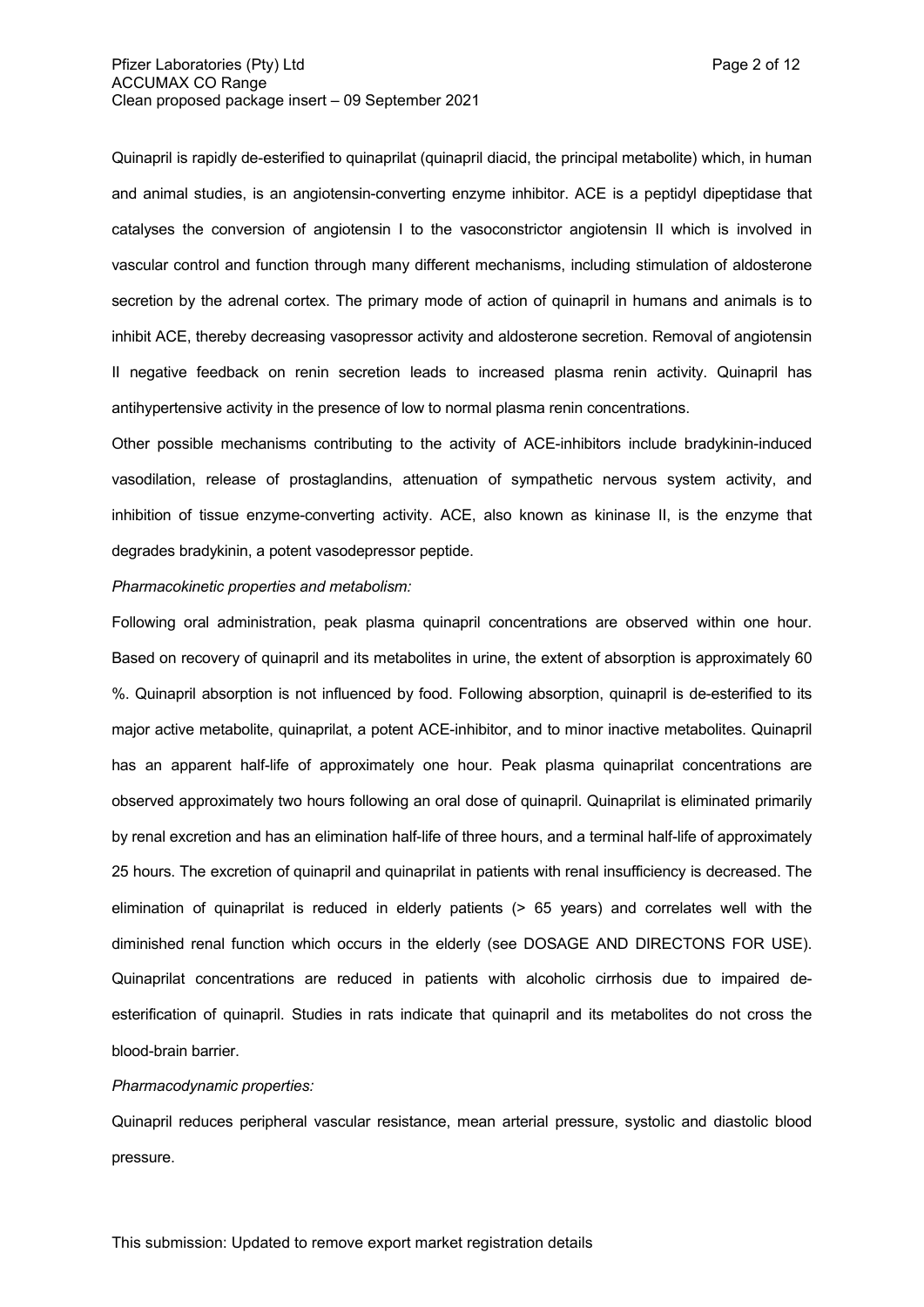## **Hydrochlorothiazide:**

Hydrochlorothiazide is a thiazide diuretic which acts on the kidneys to increase the excretion of sodium and chloride and an accompanying volume of water. Hydrochlorothiazide also increases the loss of potassium, bicarbonate and other electrolytes via the urine, and it decreases calcium excretion. Chronic administration of hydrochlorothiazide elevates plasma renin activity considerably.

# *Pharmacokinetic properties and metabolism:*

After oral administration of hydrochlorothiazide, diuresis begins within 2 hours, peaks in about 4 hours, and lasts about 6 to 12 hours. Hydrochlorothiazide is excreted unchanged by the kidney. When plasma levels have been followed for at least 24 hours, the plasma half-life has been observed to vary between 4 to 15 hours. At least 61 % of the oral dose is eliminated unchanged within 24 hours. Hydrochlorothiazide crosses the placental but not the blood-brain barrier.

# *Pharmacodynamic properties:*

With chronic treatment, hydrochlorothiazide reduces peripheral vascular resistance, mean arterial pressure, and systolic and diastolic blood pressure.

## **INDICATIONS:**

ACCUMAX CO is indicated for the treatment of mild to moderate hypertension in patients who have been stabilised on the individual components given in the same proportions.

## **CONTRAINDICATIONS:**

ACCUMAX CO is contraindicated in patients who are hypersensitive to any component of this product, including patients with a history of angioedema with ACE-inhibitors. Because of the hydrochlorothiazide component, this product is contraindicated in patients with anuria or hypersensitivity to other sulphonamide-derived agents.

# **Pregnancy:**

Both components of ACCUMAX CO cross the placenta. ACCUMAX CO is contraindicated throughout pregnancy.

## **Nursing mothers:**

Because quinapril and its metabolites as well as hydrochlorothiazide are secreted in human breast milk,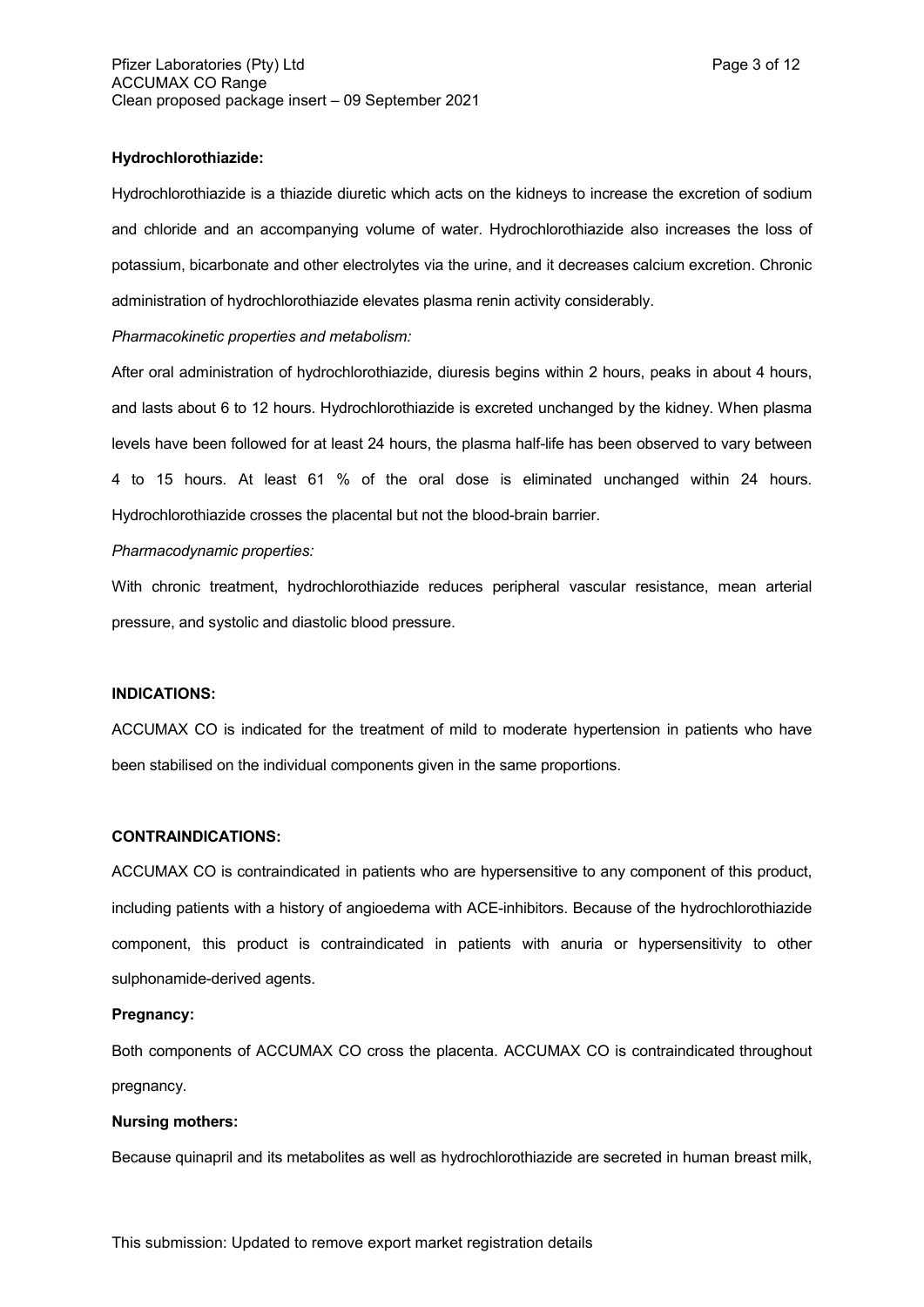ACCUMAX CO should not be used by breastfeeding women.

#### **Paediatric use:**

Safety and effectiveness in children have not been established.

### **WARNINGS AND SPECIAL PRECAUTIONS:**

Should a woman become pregnant while receiving an ACE-inhibitor, the treatment must be stopped promptly and switched to a different medicine.

Should a woman contemplate pregnancy, the doctor should consider alternative medication.

ACE-inhibitors pass through the placenta and can be presumed to cause disturbance in foetal blood pressure regulatory mechanisms. Oligohydramnios as well as hypotension, oliguria and anuria in newborns have been reported after administration of ACE-inhibitors in the second and third trimester. Cases of defective skull ossification have been observed. Prematurity and low birth mass can occur.

#### **Quinapril:**

*Angioedema:* Angioedema which may be fatal has been reported in patients treated with ACE-inhibitors, including quinapril. If laryngeal stridor or angioedema of the face, tongue, or glottis occurs, treatment with ACCUMAX CO should be discontinued immediately, the patient treated in accordance with accepted medical care, and carefully observed until the swelling disappears. In instances where swelling is confined to the face and lips, the condition generally resolves without treatment; antihistamines may be useful in relieving symptoms. Angioedema associated with laryngeal involvement may be fatal. Where there is involvement of the tongue, glottis, or larynx likely to cause airway obstruction, emergency therapy including but not limited to subcutaneous adrenaline injection 1:1 000 (0,3 to 0,5 ml), should be promptly instituted (see SIDE EFFECTS).

Patients with a history of angioedema unrelated to ACE inhibitor therapy may be at increased risk of angioedema while receiving an ACE inhibitor.

*Anaphylactoid reactions during desensitization:* Patients receiving ACE inhibitors during desensitizing treatment with hymenoptera venom have sustained life-threatening anaphylactoid reactions. In the same patients, these reactions have been avoided when ACE inhibitors were temporarily withheld, but they have reappeared upon inadvertent rechallenge.

*Hypotension:* Symptomatic hypotension is a possible consequence of therapy in salt/volume depleted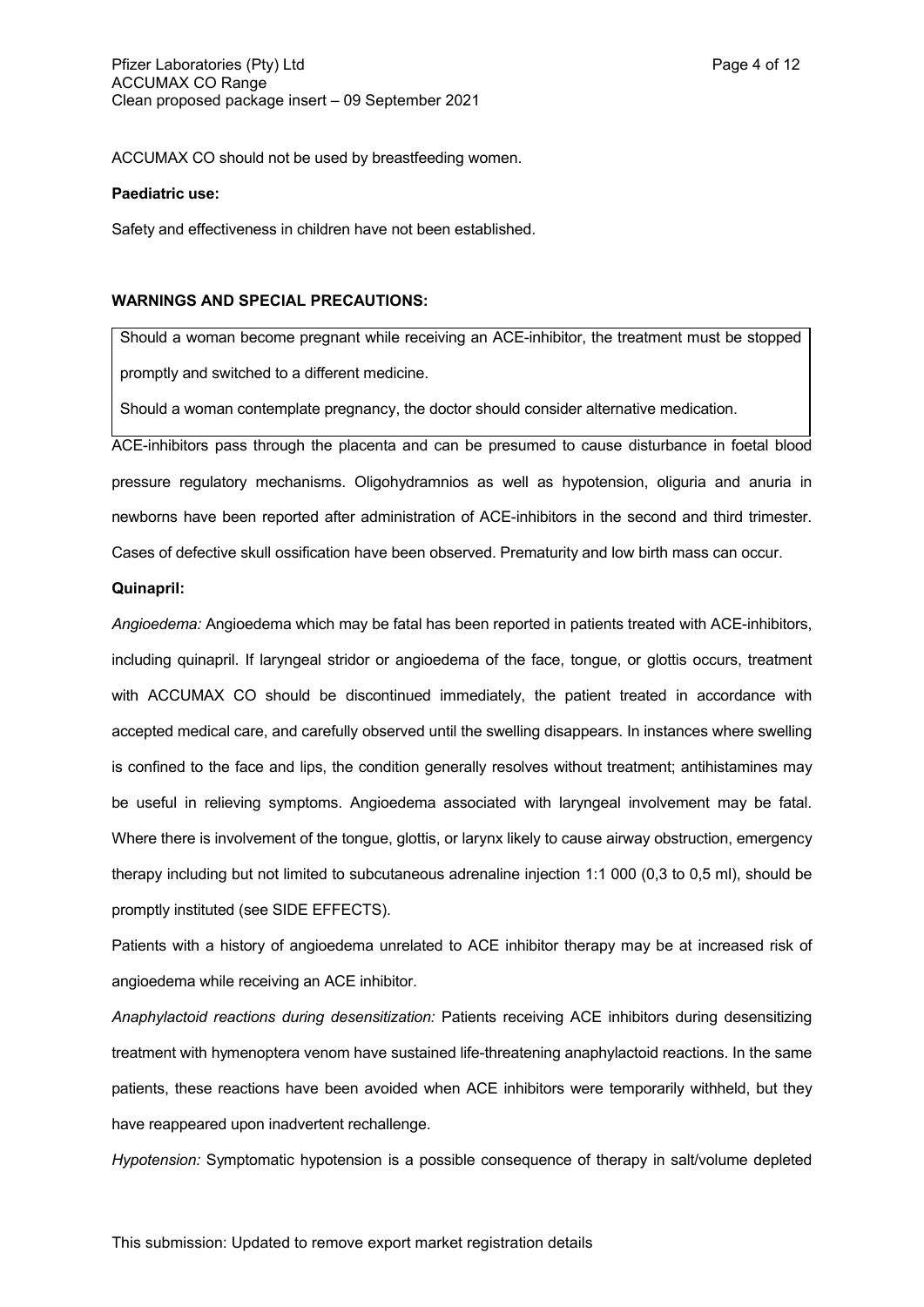patients, such as those previously treated with diuretics or patients on dialysis (see INTERACTIONS and SIDE EFFECTS).

In patients at risk of excessive hypotension, including those with congestive heart failure, therapy should be started under close medical supervision. These patients should be followed closely for the first 2 weeks of treatment and whenever the dosage of antihypertensive medication is increased (see DOSAGE AND DIRECTIONS FOR USE).

If symptomatic hypotension occurs, the patient should be placed in the supine position and, if necessary, normal saline may be administered intravenously. A transient hypotensive response is not a contraindication to further doses; however, lower doses of quinapril or reduced concomitant diuretic therapy should be considered.

*Neutropenia/agranulocytosis:* ACE-inhibitors have been associated with agranulocytosis and bone marrow depression in patients with uncomplicated hypertension. Periodic monitoring of white blood cell counts in patients with collagen vascular disease and/or renal disease should be considered.

*Impaired renal function:* As a consequence of inhibiting the renin-angiotensin-aldosterone system, changes in renal function may be anticipated in susceptible individuals. In patients with severe heart failure whose renal function may depend on the activity of the renin-angiotensin-aldosterone system, treatment with ACE-inhibitors including quinapril, may be associated with oliguria and/or progressive azotaemia and rarely, acute renal failure and/or death.

In clinical studies in hypertensive patients with unilateral or bilateral renal artery stenosis, increases in blood urea nitrogen and serum creatinine have been observed in some patients following ACE-inhibitor therapy. These increases were almost always reversible upon discontinuation of the ACE-inhibitor and/or diuretic therapy. In such patients, renal function should be monitored during the first few weeks of therapy.

Some patients with hypertension or heart failure with no apparent pre-existing renal vascular disease have developed increases in blood urea and serum creatinine, when quinapril has been given concomitantly with a diuretic. This is more likely to occur in patients with pre-existing renal impairment. Dosage reduction and/or discontinuation of any diuretic and/or quinapril may be required.

Renal function should be closely monitored in patients with renal impairment, although clinical studies indicate that overall quinapril produces no further deterioration in renal function. ACE inhibitors have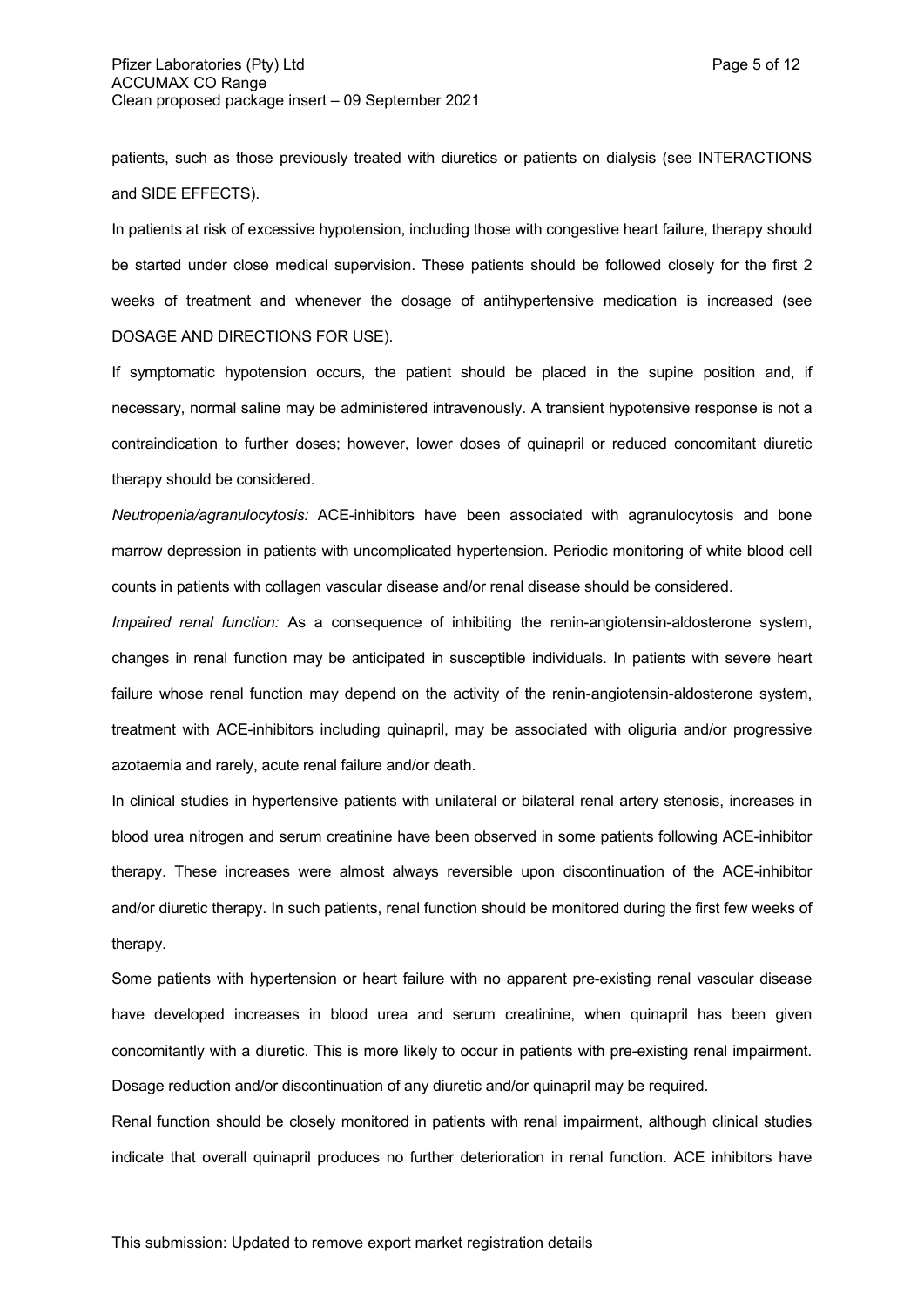been associated with hypoglycaemia in diabetic patients on insulin or oral hypoglycaemic agents; closer monitoring of diabetic patients may be required.

*Hyperkalaemia and potassium-sparing diuretics:* Patients on quinapril alone may have increased serum potassium levels. When administered concomitantly, quinapril may reduce the hypokalaemia induced by thiazide diuretics. Quinapril has not been studied as concomitant therapy with potassium-sparing diuretics. Because of the risk of further potentiating increases in serum potassium, combination therapy with potassium-sparing diuretics should be initiated with caution and the patient's serum potassium levels closely monitored (see INTERACTIONS). With ACCUMAX CO, which contains both an ACEinhibitor and a diuretic, the addition of a potassium-sparing diuretic is not recommended.

*Surgery/anaesthesia:* In patients undergoing anaesthesia with agents that produce hypotension, quinapril may block angiotensin II formation secondary to compensatory renin release. If hypotension occurs and is considered to be due to this mechanism, it can be corrected by volume expansion.

#### **Hydrochlorothiazide:**

Thiazides should be used with caution in patients with severe renal disease since uraemia may result. Cumulative drug effects may develop in patients with impaired renal function.

Thiazides should be used with caution in patients with impaired hepatic function or progressive liver disease, since minor alterations of fluid and electrolyte balance may precipitate hepatic coma.

Sensitivity reactions may occur in patients with or without a history of allergy or bronchial asthma.

Exacerbation or activation of systemic lupus erythematosus has been reported.

Serum electrolyte evaluation should be performed at appropriate intervals to detect possible electrolyte imbalance.

All patients receiving thiazide therapy should be observed for clinical signs of fluid or electrolyte imbalance, including hyponatraemia, hypochloraemic alkalosis, and hypokalaemia. Serum and urine electrolyte determinations are particularly important when the patient is vomiting excessively or receiving parenteral fluids. Warning signs or symptoms of fluid and electrolyte imbalance, irrespective of cause, include dryness of mouth, thirst, weakness, lethargy, drowsiness, restlessness, muscle pains or cramps, muscle fatigue, hypotension, oliguria, tachycardia, and gastrointestinal disturbances such as nausea and vomiting.

Hypokalaemia may develop, especially with brisk diuresis, when severe cirrhosis is present, or after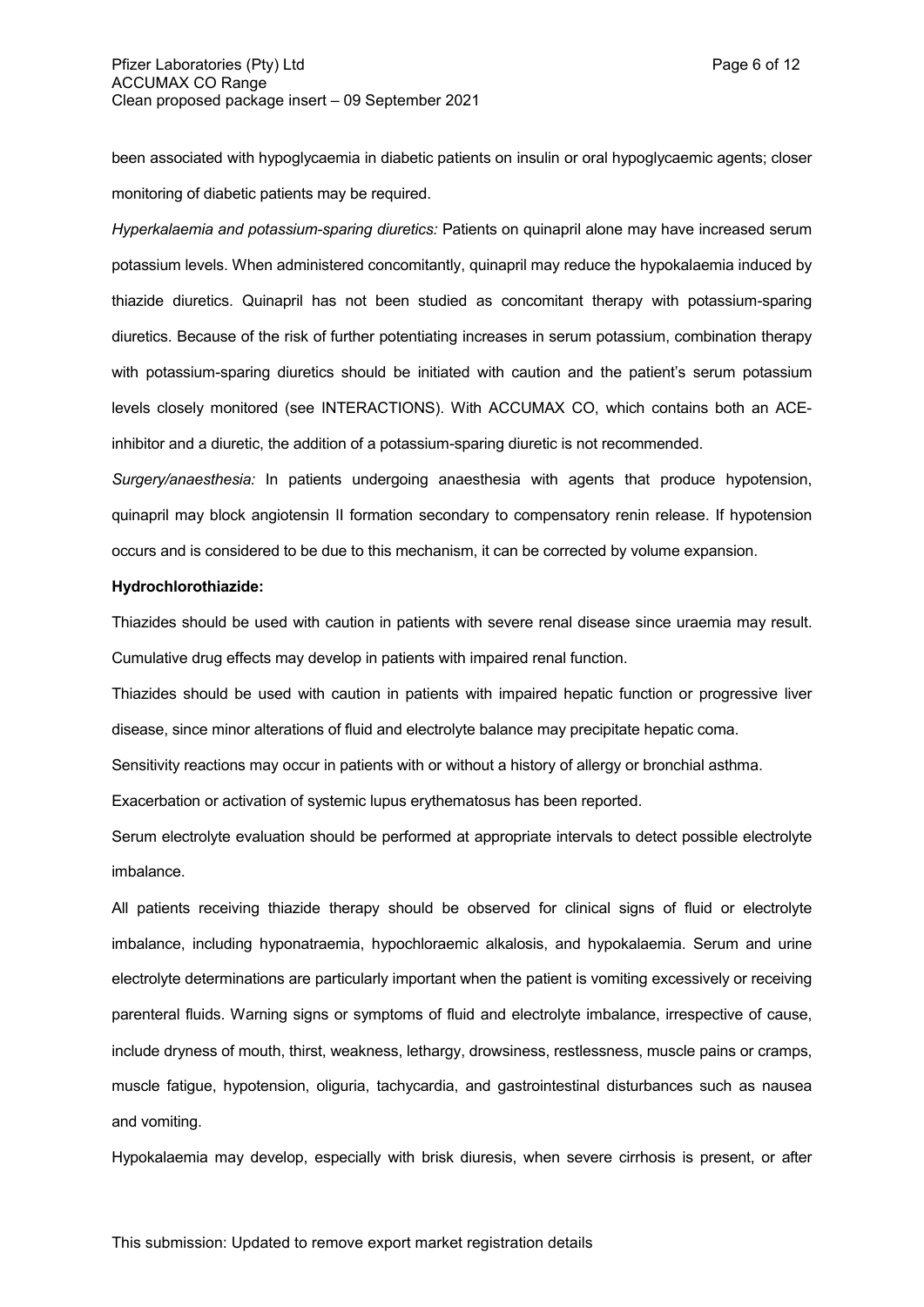prolonged therapy. Interference with adequate oral electrolyte intake will also contribute to hypokalaemia. Hypokalaemia may cause cardiac arrhythmia and may also sensitize or exaggerate the response of the heart to the toxic effects of digitalis, for example, increased ventricular irritability. Because quinapril reduces the production of aldosterone, concomitant therapy with quinapril attenuates the diuretic-induced potassium loss (see INTERACTIONS, Agents increasing serum potassium).

Although any chloride deficit is generally mild and usually does not require specific treatment except under extraordinary circumstances (as in liver or renal disease), chloride replacement may be required in the treatment of metabolic alkalosis.

Dilutional hyponatraemia may occur in oedematous patients in hot weather. Appropriate therapy is water restriction, rather than administration of salt, except in rare instances when the hyponatraemia is life threatening. In actual salt depletion, appropriate replacement is the therapy of choice.

Hyperuricaemia may occur or gout may be precipitated in certain patients receiving thiazide therapy.

In diabetic patients dosage adjustments of insulin or oral hypoglycaemic agents may be required. Hyperglycaemia may occur with thiazide diuretics. Thus, latent diabetes mellitus may manifest during thiazide therapy.

The antihypertensive effects of the drug may be enhanced in the post-sympathectomy patient.

If progressive renal impairment becomes evident, it may be necessary to withhold or discontinue diuretic therapy.

Thiazides have been shown to increase urinary magnesium excretion, which may cause hypomagnesaemia.

Thiazides may decrease urinary calcium excretion. Thiazides may cause intermittent and slight serum calcium elevation in the absence of known calcium metabolism disorders. Marked hypercalcaemia may be evident of hidden hyperparathyroidism. Thiazides should be discontinued before performing tests for parathyroid function.

Increases in cholesterol and triglyceride levels may be associated with thiazide diuretic therapy. Thiazides decrease the serum PBI levels without signs of thyroid disturbance.

#### **Geriatric use:**

Elderly patients exhibited increased AUC and peak levels for quinaprilat compared to values observed in younger patients; this appeared to be related to decreased renal function rather than age itself. No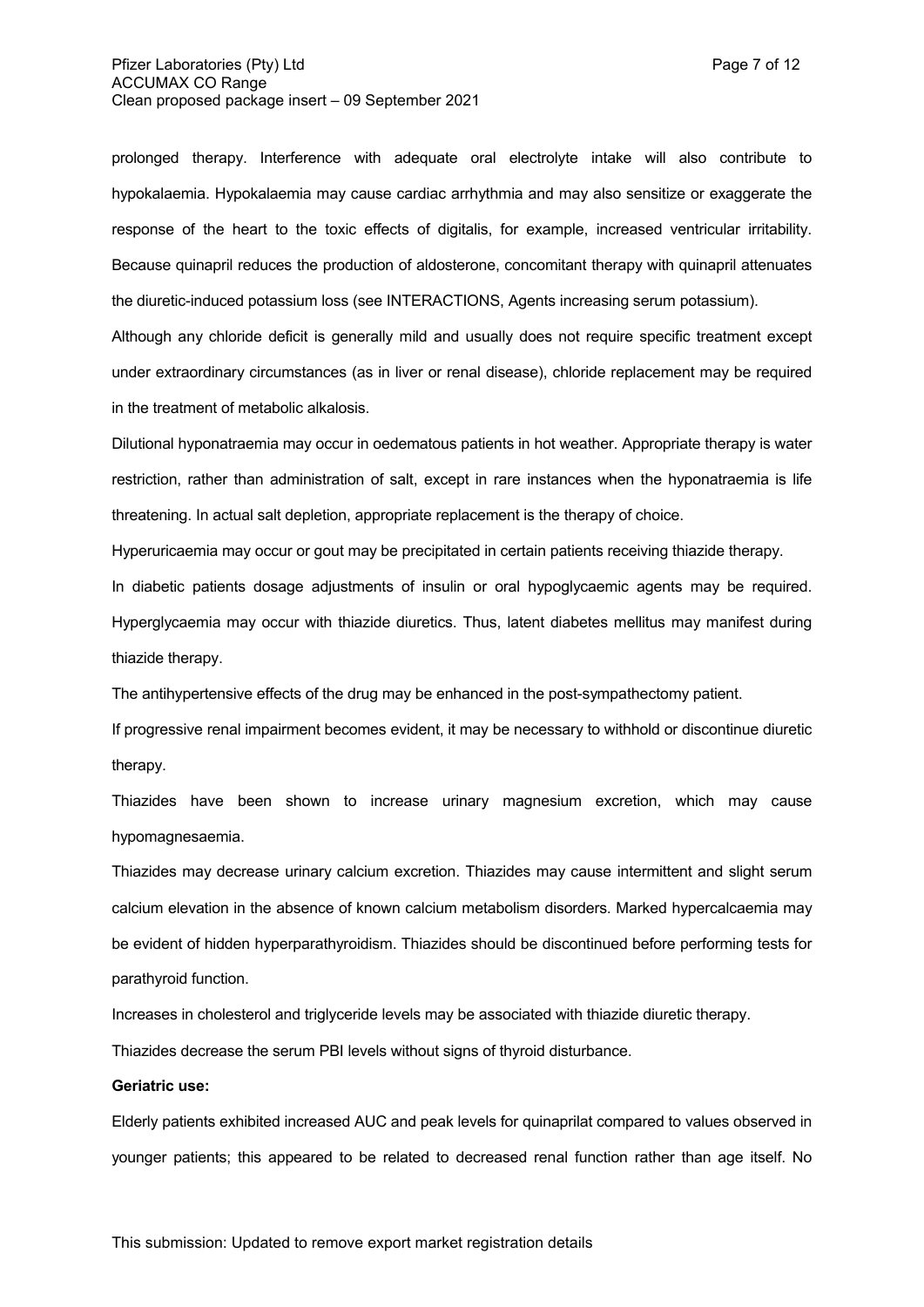overall differences in effectiveness or safety were observed between older and younger patients; however, greater sensitivity of some older individuals cannot be ruled out.

#### **INTERACTIONS:**

### **Quinapril:**

*Tetracycline:* Simultaneous administration of tetracycline with quinapril reduced the absorption of tetracycline by approximately 28 % to 37 % in subjects. Decreased absorption is due to the presence of magnesium carbonate as an excipient in the quinapril formulation. This interaction should be considered when contemplating concurrent ACCUMAX CO and tetracycline therapy.

*Lithium:* Increased serum lithium levels and symptoms of lithium toxicity have been reported in patients receiving concomitant lithium and ACE inhibitory therapy. These drugs should be administered with caution and frequent monitoring of serum lithium levels is recommended. With ACCUMAX CO, which includes a diuretic, the risk of lithium toxicity may be increased.

*Other agents:* No clinically important pharmacokinetic interactions occurred when quinapril was administered concomitantly with propranolol, hydrochlorothiazide, digoxin, or cimetidine. No change in prothrombin complex activity occurred when quinapril and warfarin were given together.

*Concomitant diuretic therapy:* Patients on diuretics, especially those on recently instituted diuretic therapy, may experience an excessive reduction of blood pressure after initiation of therapy with quinapril. Hypotensive effects after the first dose of quinapril may be minimized by discontinuing the diuretic a few days prior to initiation of therapy. In patients in whom a diuretic is continued, medical supervision should be provided up to two hours after the initial dosage of ACCUMAX CO (see WARNINGS AND SPECIAL PRECAUTIONS and DOSAGE AND DIRECTIONS FOR USE).

*Agents increasing serum potassium:* Since ACCUMAX CO contains an ACE-inhibitor, the addition of a potassium-sparing diuretic is not recommended.

### **Hydrochlorothiazide:**

When administered concurrently, the following agents may interact with thiazide diuretics:

*Alcohol, barbiturates, or narcotics:* Potentiation of orthostatic hypotension may occur.

*Antidiabetic agents (oral hypoglycaemic agents and insulin):* Dosage adjustments of the antidiabetic drug may be required.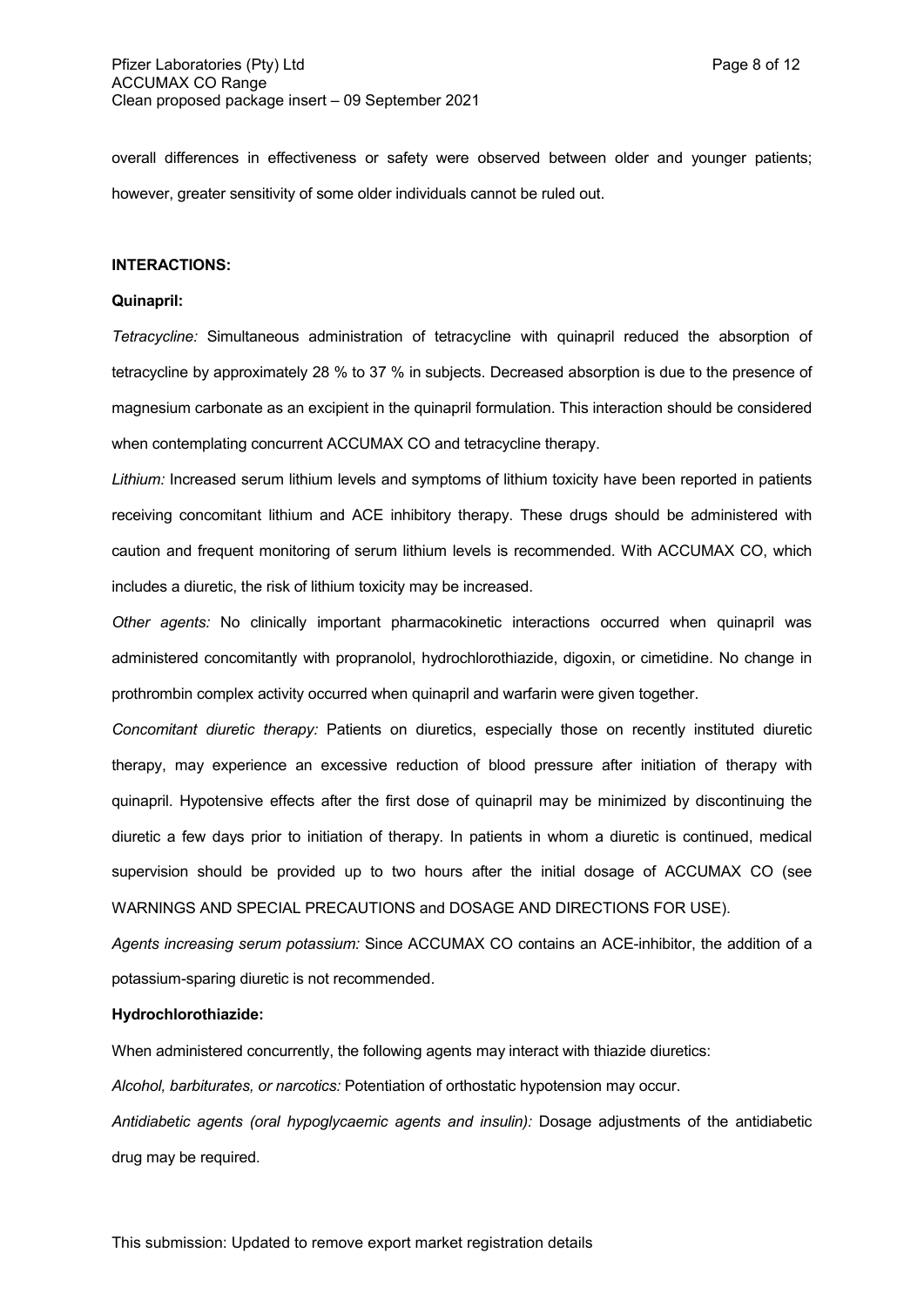*Other antihypertensive agents:* Additive effect or potentiation.

*Corticosteroids, ACTH:* Intensified electrolyte depletion, particularly hypokalaemia.

*Pressor amines (e.g. noradrenaline):* Possible decreased response to pressor amines, but not sufficient to preclude their use.

*Skeletal muscle relaxants, nondepolarising (e.g. tubocurarine):* Possible increased responsiveness to the muscle relaxant.

*Lithium:* Generally should not be given with diuretics. Diuretic agents reduce the renal clearance of lithium and add a high risk of lithium toxicity.

*Nonsteroidal anti-inflammatory agents:* In some patients, the administration of a nonsteroidal antiinflammatory agent can reduce the diuretic, natriuretic, and antihypertensive effects of loop, potassiumsparing, and thiazide diuretics. Therefore, when ACCUMAX CO and nonsteroidal anti-inflammatory agents are used concomitantly, the patient should be closely observed to determine if the desired effect of ACCUMAX CO is obtained.

# **DOSAGE AND DIRECTIONS FOR USE:**

Effective blood pressure control is usually achieved with a daily dosage of 10/12,5 mg to a maximum of 20/25 mg.

*Dosage adjustment in renal impairment:* ACCUMAX CO should not be used as initial therapy in patients with renal impairment (creatinine clearance < 40 ml/min).

## **SIDE EFFECTS:**

Adverse experiences that have occurred have been limited to those that have been previously reported with quinapril or hydrochlorothiazide.

The most frequent clinical adverse experiences were headache, dizziness, cough, and fatigue. See WARNINGS AND SPECIAL PRECAUTIONS regarding angioedema and excessive hypotension or syncope.

Adverse experiences by bodily systems are listed in descending order of frequency and include the following:

**Cardiovascular:** Vasodilation, chest pain, tachycardia, postural hypotension, palpitations.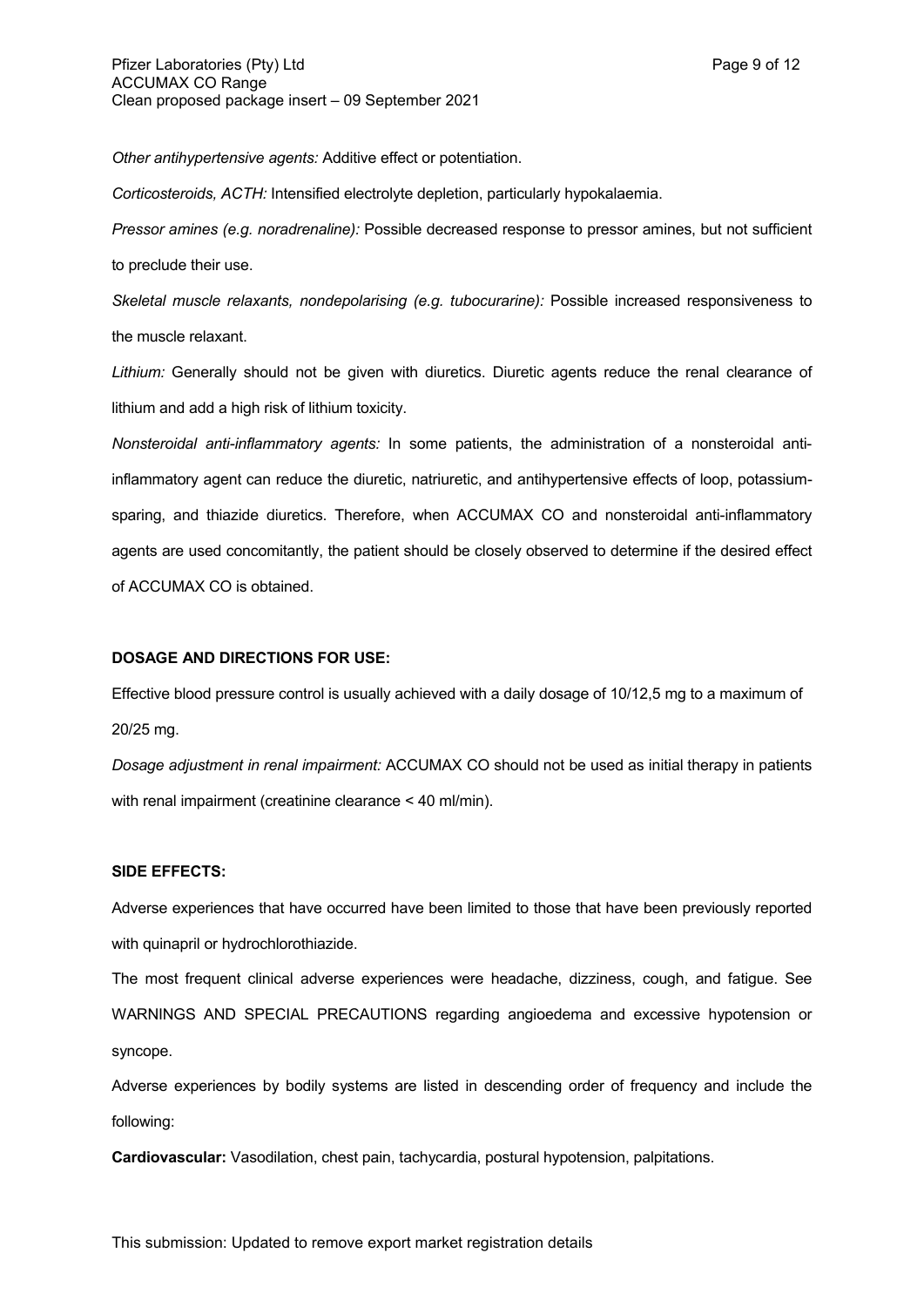**Gastrointestinal:** Nausea and/or vomiting, abdominal pain, dyspepsia, diarrhoea, flatulence, dry mouth or throat, constipation, pancreatitis, gastro-intestinal disturbances, taste disturbances.

**Respiratory:** Persistent cough, rhinitis, upper respiratory infection, bronchitis, pharyngitis, dyspnoea, sinusitis.

**Integumentary:** Erythema multiforme, toxic epidermal necrolysis, exfoliative dermatitis, alopecia, pemphigus, pruritus, skin rashes, hypersensitivity reactions, skin disturbances, cholestatic jaundice, stomatitis.

HCTZ: Stevens-Johnson syndrome.

**Nervous/psychiatric:** Headache, dizziness, insomnia, somnolence, vertigo, paraesthesia, nervousness, syncope, mood and sleep disturbances.

**Urogenital:** Impotence, urinary tract infection, urinary abnormality, dysuria, urinary frequency, hyperkalaemia, hyponatraemia, renal failure.

**Musculoskeletal:** Myalgia, back pain, muscle cramps.

**Other:** Fatigue, viral infection, asthenia, malaise, arthralgia, peripheral oedema, fever, haemolytic anaemia, blood disorders, neutropenia, agranulocytosis, thrombocytopenia.

In addition, angioedema has been reported in patients receiving quinapril (see WARNINGS AND SPECIAL PRECAUTIONS).

## **Clinical laboratory test findings:**

Serum electrolytes: (see WARNINGS AND SPECIAL PRECAUTIONS).

Creatinine, blood urea nitrogen: Increases (> 1,25 times the upper limit of normal) in serum creatinine and blood urea nitrogen, proteinuria and nephrotic syndrome.

Serum uric acid, glucose, magnesium, cholesterol, triglyceride, protein-bound iodine (PBI), parathyroid function tests and calcium: (see WARNINGS AND SPECIAL PRECAUTIONS).

Other adverse reactions that have been reported with the individual components are listed below:

### **Quinapril:**

In descending order of frequency these were headache, dizziness, coughing, fatigue, rhinitis, nausea and/or vomiting, myalgia, diarrhoea, dyspepsia, insomnia, dyspnoea, back pain, hypotension, depression, increased perspiration and angina pectoris.

#### **Hydrochlorothiazide:**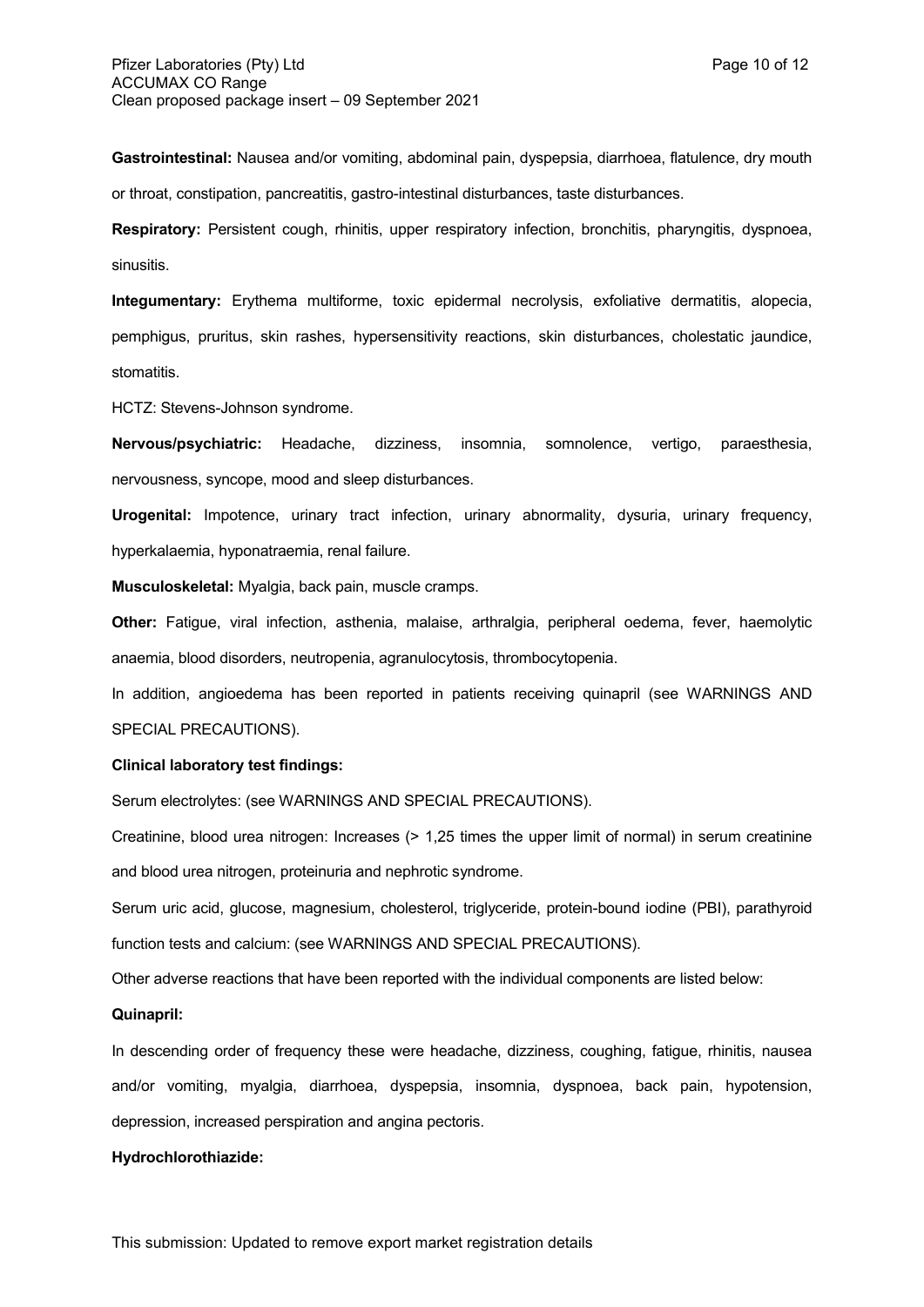*Body as a whole:* Weakness, pulmonary oedema, pneumonitis.

*Digestive:* Anorexia, gastric irritation, thirst, diarrhoea, cramping, jaundice (intra-hepatic cholestatic jaundice), pancreatitis, sialoadenitis, constipation.

*Haematologic:* Leukopenia, granulocytopenia, agranulocytosis, thrombocytopenia, aplastic anaemia, haemolytic and aplastic anaemia.

*Musculoskeletal:* Muscle spasm, muscle pain.

*Nervous system/psychiatric:* Restlessness.

*Renal:* Renal failure, renal dysfunction, interstitial nephritis (see WARNINGS AND SPECIAL PRECAUTIONS).

*Special senses:* Xanthopsia, yellow vision, photosensitivity reactions.

*Hypersensitivity:* Purpura, photosensitivity, urticaria, necrotizing angiitis (vasculitis and cutaneous vasculitis), respiratory distress including pneumonitis and pulmonary oedema, anaphylactic reactions. *Other:* Oliguria, hyperglycaemia, glycosuria, hyperuricaemia, hypochloraemic alkalosis.

# **KNOWN SYMPTOMS OF OVERDOSAGE AND PARTICULARS OF ITS TREATMENT:**

# **Quinapril/hydrochlorothiazide:**

No data are available with respect to overdosage in humans. The oral median lethal dose of quinapril/hydrochlorothiazide in combination ranges from 1 063/664 to 4 640/2 896 mg/kg in mice and rats.

No specific information is available on the treatment of overdosage with ACCUMAX CO. Treatment is symptomatic and supportive consistent with established medical care. Therapy with ACCUMAX CO should be discontinued and the patient closely observed.

## **Quinapril:**

No data are available with respect to overdosage in humans. The oral median lethal dose of quinapril in mice and rats ranges from 1 440 to 4 280 mg/kg.

The most likely clinical manifestation would be symptoms attributable to severe hypotension, which would usually be treated by infusion of intravenous normal saline solution.

Haemodialysis and peritoneal dialysis have little effect on the elimination of quinapril and quinaprilat.

## **Hydrochlorothiazide:**